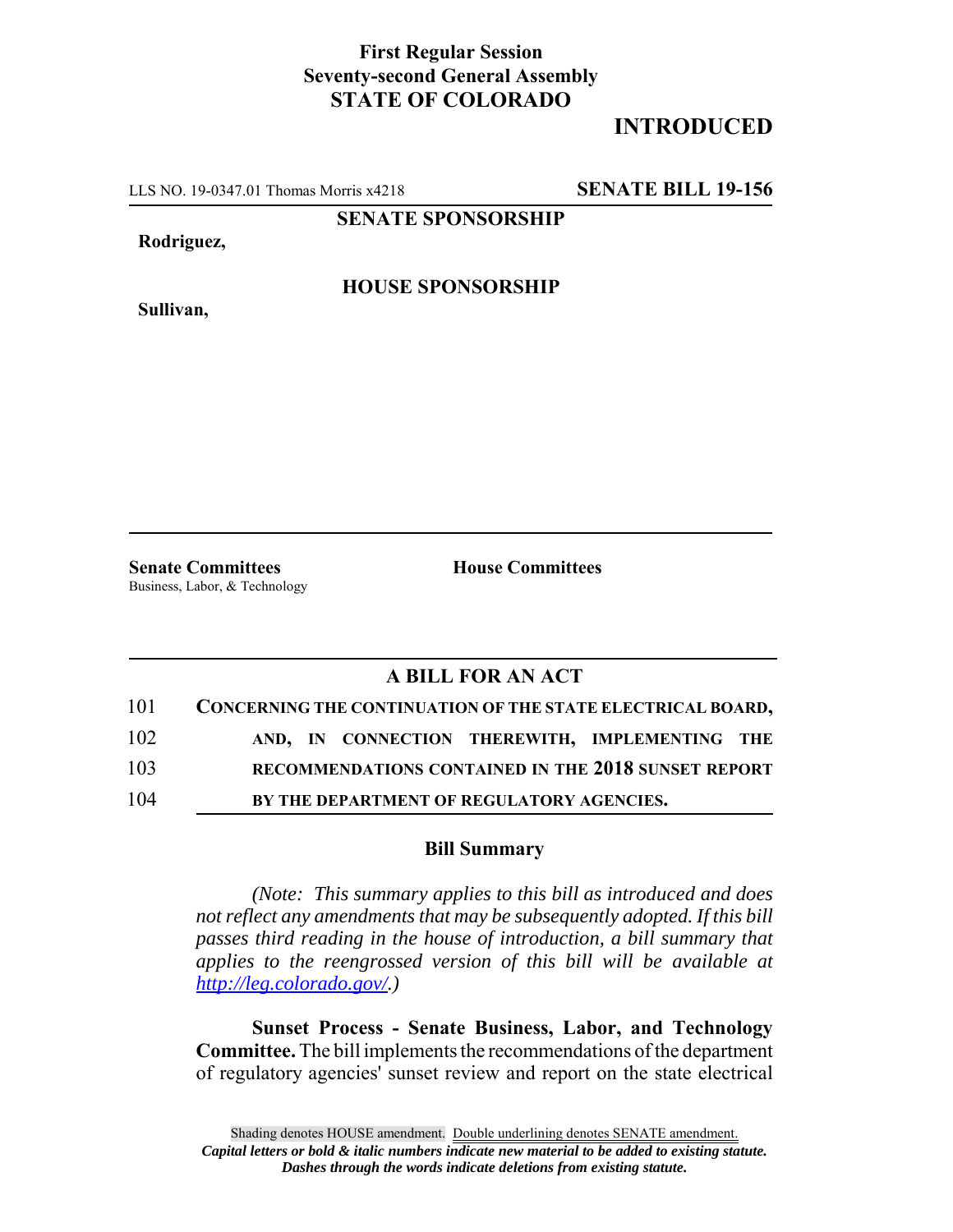board by:

- ! Continuing the functions of the board for 13 years, until 2032 (**sections 1 and 2** of the bill);
- ! Repealing the limitations on the fees that local jurisdictions may charge (**sections 7 and 8**);
- ! Clarifying that cables and systems utilized for conveying power are not exempt from regulation when they are part of a building's electrical system (**section 7**);
- ! Defining "direct supervision", with regard to the oversight of apprentices, and "supervision" of electrical work (**sections 3, 6, and 9**);
- ! Repealing the requirement that the board notify an applicant that he or she is qualified to take a licensure examination (**section 5**);
- ! Directing the governor to consider that at least one of the 4 members of the board who must be a master or journeyman electrician should be an electrician who works primarily in the residential sector (**section 4**);
- ! Clarifying that traffic signals are exempt from regulation (**section 7**);
- ! Repealing redundant language regarding an inspection exemption and obsolete language regarding providing copies of the electrical code and standards (**section 7**); and
- ! Subjecting to regulation the alteration of existing facilities that are otherwise exempt from regulation (**section 7**).

**Sections 10 through 17** make conforming amendments to harmonize the bill with House Bill 19-1172, the bill to recodify and reorganize title 12.

| 1              | Be it enacted by the General Assembly of the State of Colorado:                    |
|----------------|------------------------------------------------------------------------------------|
| $\overline{2}$ | <b>SECTION 1.</b> In Colorado Revised Statutes, 24-34-104, repeal                  |
| 3              | $(16)(a)(V)$ ; and <b>add</b> (33) as follows:                                     |
| 4              | 24-34-104. General assembly review of regulatory agencies                          |
| 5              | and functions for repeal, continuation, or reestablishment - legislative           |
| 6              | <b>declaration - repeal.</b> $(16)(a)$ The following agencies, functions, or both, |
| 7              | will repeal on July 1, 2019:                                                       |
| 8              | The state electrical board created in article $23$ of title $12$ ,                 |
| 9              |                                                                                    |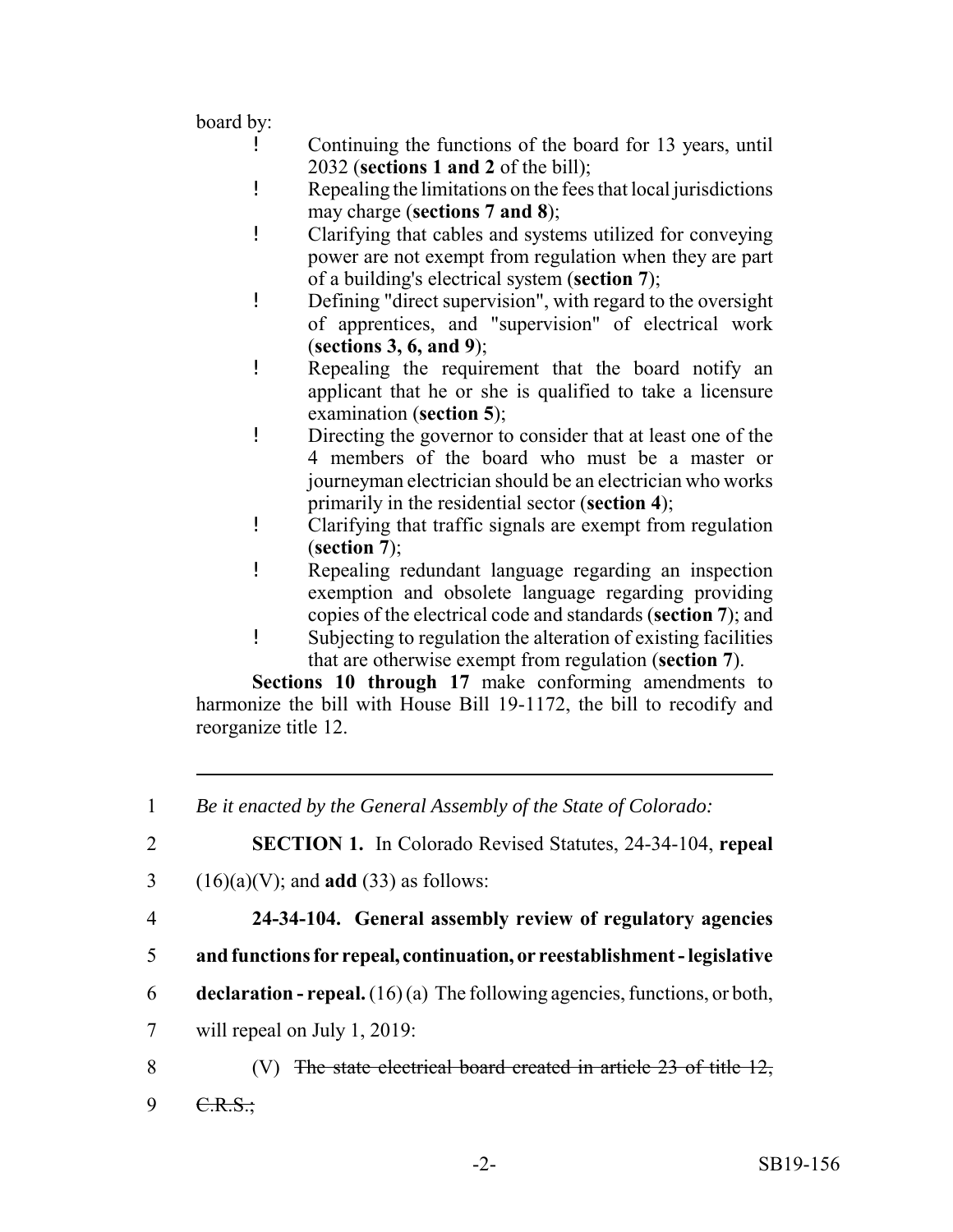(33) (a) THE FOLLOWING AGENCIES, FUNCTIONS, OR BOTH, ARE 2 SCHEDULED FOR REPEAL ON SEPTEMBER 1, 2032: (I) THE STATE ELECTRICAL BOARD CREATED IN ARTICLE 23 OF TITLE 12. (b) THIS SUBSECTION (33) IS REPEALED, EFFECTIVE SEPTEMBER 1, 2034. **SECTION 2.** In Colorado Revised Statutes, **amend** 12-23-102.5 as follows: **12-23-102.5. Repeal of article.** This article ARTICLE 23 is repealed, effective July 1, 2019. Prior to such SEPTEMBER 1, 2032. BEFORE THE repeal, the state electrical board, including provisions 12 relating to qualified state institutions of higher education, shall be 13 reviewed as provided for in IS SCHEDULED FOR REVIEW IN ACCORDANCE 14 WITH section 24-34-104. C.R.S. **SECTION 3.** In Colorado Revised Statutes, 12-23-101, **amend** the introductory portion and (1.2); and **add** (1.1) and (6) as follows: **12-23-101. Definitions.** As used in this article ARTICLE 23, unless 18 the context otherwise requires: (1.1) "BOARD" MEANS THE STATE ELECTRICAL BOARD CREATED IN SECTION 12-23-102. 21 (1.2) "Board" means the state electrical board "DIRECT SUPERVISION" MEANS THAT THE SUPERVISING LICENSED MASTER ELECTRICIAN, JOURNEYMAN ELECTRICIAN, OR RESIDENTIAL WIREMAN IS PHYSICALLY PRESENT AT THE SAME PHYSICAL ADDRESS WHERE THE APPRENTICE IS WORKING. **(6) "SUPERVISION" MEANS THE MANAGEMENT OF A PROJECT TO** ENSURE THAT WORK ON THE PROJECT IS DONE CORRECTLY AND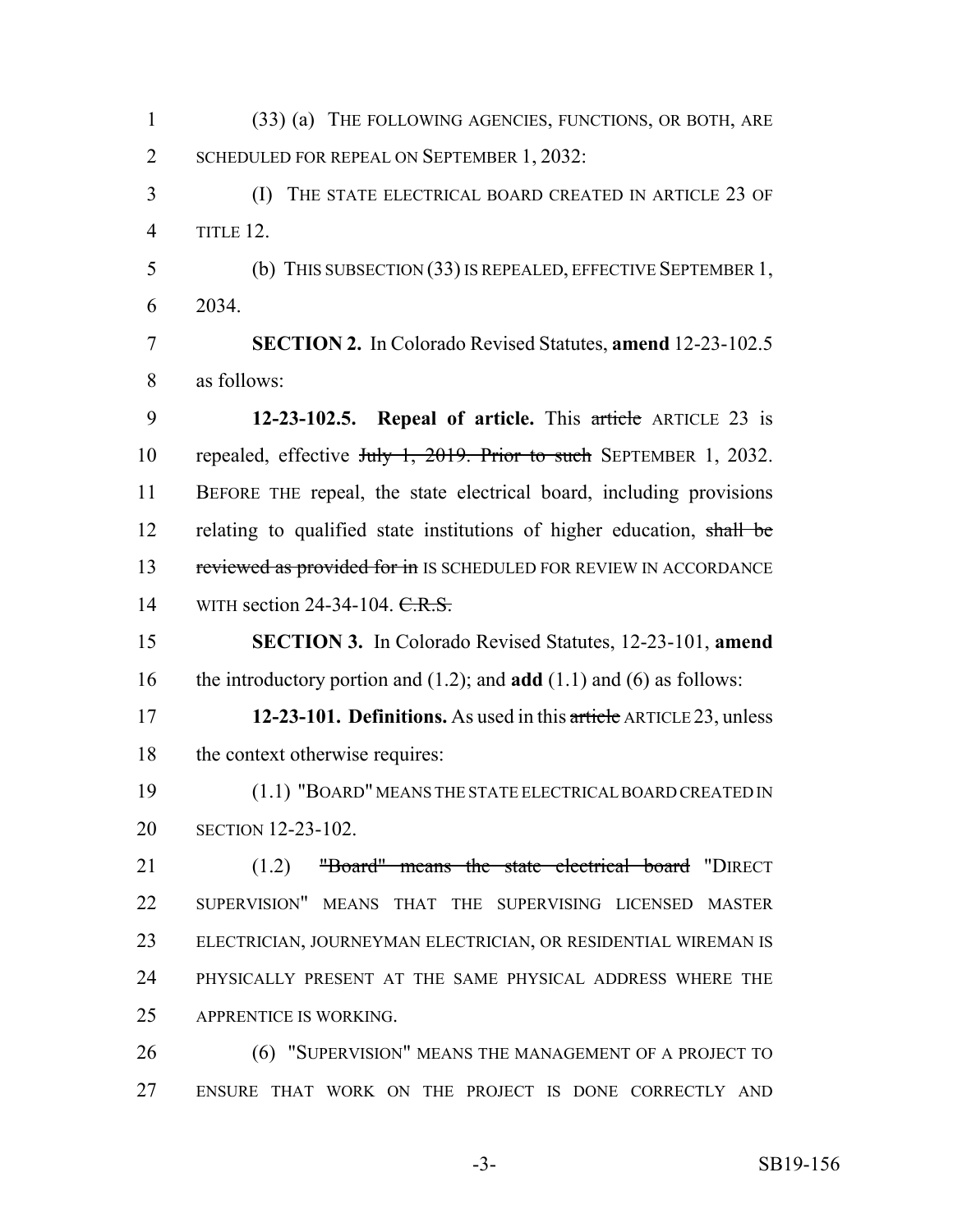ACCORDING TO THE LAW.

 **SECTION 4.** In Colorado Revised Statutes, 12-23-102, **amend** (1) introductory portion as follows:

 **12-23-102. State electrical board.** (1) There is hereby 5 established a state electrical board, which shall consist CONSISTS of nine members appointed by the governor, with the consent of the senate, who 7 shall MUST be residents of the state of Colorado. The GOVERNOR SHALL STRONGLY CONSIDER APPOINTING AN ELECTRICIAN WHO WORKS PRIMARILY IN THE RESIDENTIAL SECTOR TO AT LEAST ONE OF THE FOUR SEATS ALLOTTED TO MASTER OR JOURNEYMAN ELECTRICIANS PURSUANT TO SUBSECTION (1)(a) OR (1)(b) OF THIS SECTION.THE QUALIFICATIONS OF THE MEMBERS ARE AS FOLLOWS:

 **SECTION 5.** In Colorado Revised Statutes, 12-23-106, **amend** (1)(b) as follows:

 **12-23-106. License requirements - rules.** (1) **Master electrician.** (b) Each applicant for a license as a master electrician shall MUST file an application on forms prepared and furnished by the board, together with the application fee provided in section 12-23-112 (1). The board shall notify each applicant that the evidence submitted with the 20 application is sufficient to qualify the applicant to take the written 21 examination FOR LICENSURE or that the evidence is insufficient and the 22 application is rejected. In the event that IF the application is rejected, the board shall set forth the reasons for the rejection in the notice to the applicant.

 **SECTION 6.** In Colorado Revised Statutes, 12-23-110.5, **amend** 26 (1), (2), and (3)(b) as follows:

**12-23-110.5. Apprentices - supervision - registration -**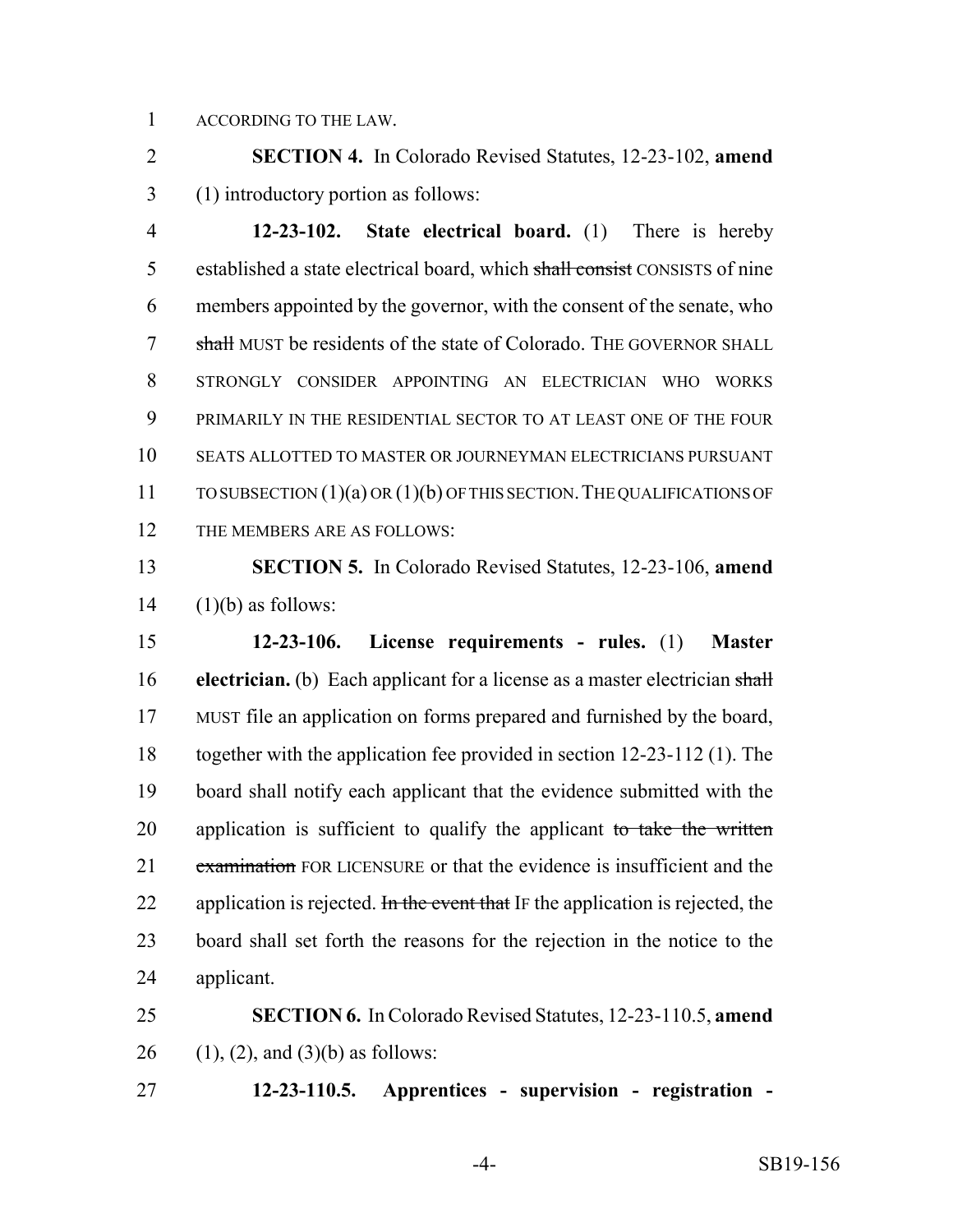**discipline.** (1) Any person may work as an apprentice but shall not do any electrical wiring for the installation of electrical apparatus or equipment for light, heat, or power except under the DIRECT supervision 4 of a licensed electrician. The degree of supervision required shall be no 5 more than one A licensed electrician to SHALL NOT DIRECTLY supervise  $\equiv$  no more than three apprentices at the A job site.

7 (2) Any AN electrical contractor, journeyman electrician, master 8 electrician, or residential wireman who is the employer or DIRECT 9 supervisor of any electrical apprentice working at the trade shall be IS 10 responsible for the work performed by such THE apprentice. The board 11 may take disciplinary action against any such THE contractor, or any such 12 electrician, or residential wireman under the provisions of section 13 12-23-118 for any improper work performed by an electrical apprentice 14 working at the trade during the time of his employment while EMPLOYED 15 BY AND under the DIRECT supervision of such THAT person. The 16 registration of such THE apprentice may also be subject to disciplinary 17 action under the provisions of section 12-23-118.

18 (3) (b) Such AN apprentice shall MUST be under the DIRECT 19 supervision of either a licensed electrician or a residential wireman as set 20 forth in subsection (1) of this section.

21 **SECTION 7.** In Colorado Revised Statutes, 12-23-111, **amend** 22 (3), (4), (17)(a) introductory portion, (17)(a)(II), and (20); **repeal** (14); 23 and **add** (25) as follows:

24 **12-23-111. Exemptions.** (3) (a) Nothing in this article shall be 25 construed to require any ARTICLE 23 REQUIRES A regular employee of any 26 A firm or corporation to hold a license before doing any electrical work 27 on the property of such THE firm or corporation, whether or not such THE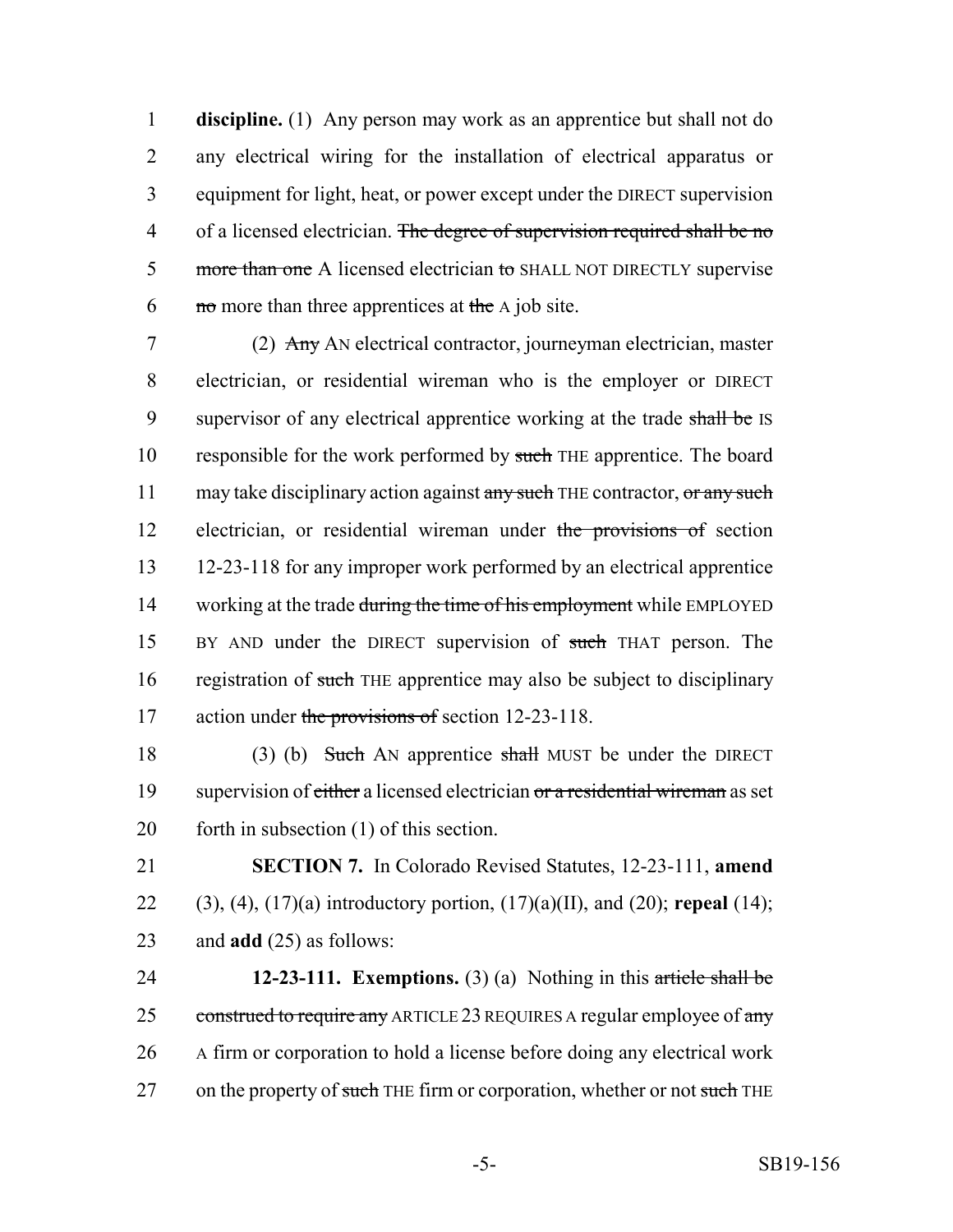1 property is owned, leased, or rented if:

2 (I) The firm or corporation employing any THE employee 3 performing such THE work has all such THE electrical work installed in 4 conformity with the minimum standards as set forth in this article and all 5 such ARTICLE 23;

6 (II) THE work is subject to inspection by the board or its 7 inspectors by request in writing in accordance with subsection (14) of this 8 section SECTION 12-23-116; and if

9 (III) The property of any such THE firm or corporation is not 10 generally open to the public.

11 (b) No NEITHER A license for such THE firm or corporation, nor 12 AN inspection by the board or its inspectors, nor the payment of any fees 13 thereon shall be required, with the exception of inspection by the board 14 or its inspectors when performed by written request. Nothing contained 15 in this article shall be construed to require any ARTICLE 23 REQUIRES A 16 license, any AN inspection by the board or its inspectors, or the payment 17 of any fees for any electrical work performed for THE maintenance OR 18 repair or alteration of existing facilities which shall be THAT ARE exempt 19 as provided in this section.

20 (4) If the property of any person, firm, or corporation is: Rental 21 property or is developed for sale, lease, or rental;  $\sigma r$  is occupied or is to 22 be occupied by tenants for lodging, either transient or permanent; or  $\overline{\text{is}}$ 23 generally open to the public, then such THE property of any such person, 24 firm, or corporation shall be IS subject to all the provisions of this article 25 ARTICLE 23 pertaining to inspection and licensing; except for THAT the 26 maintenance OR repair or alteration of existing facilities which shall be 27 exempt as provided in this section PROPERTY SPECIFIED IN THIS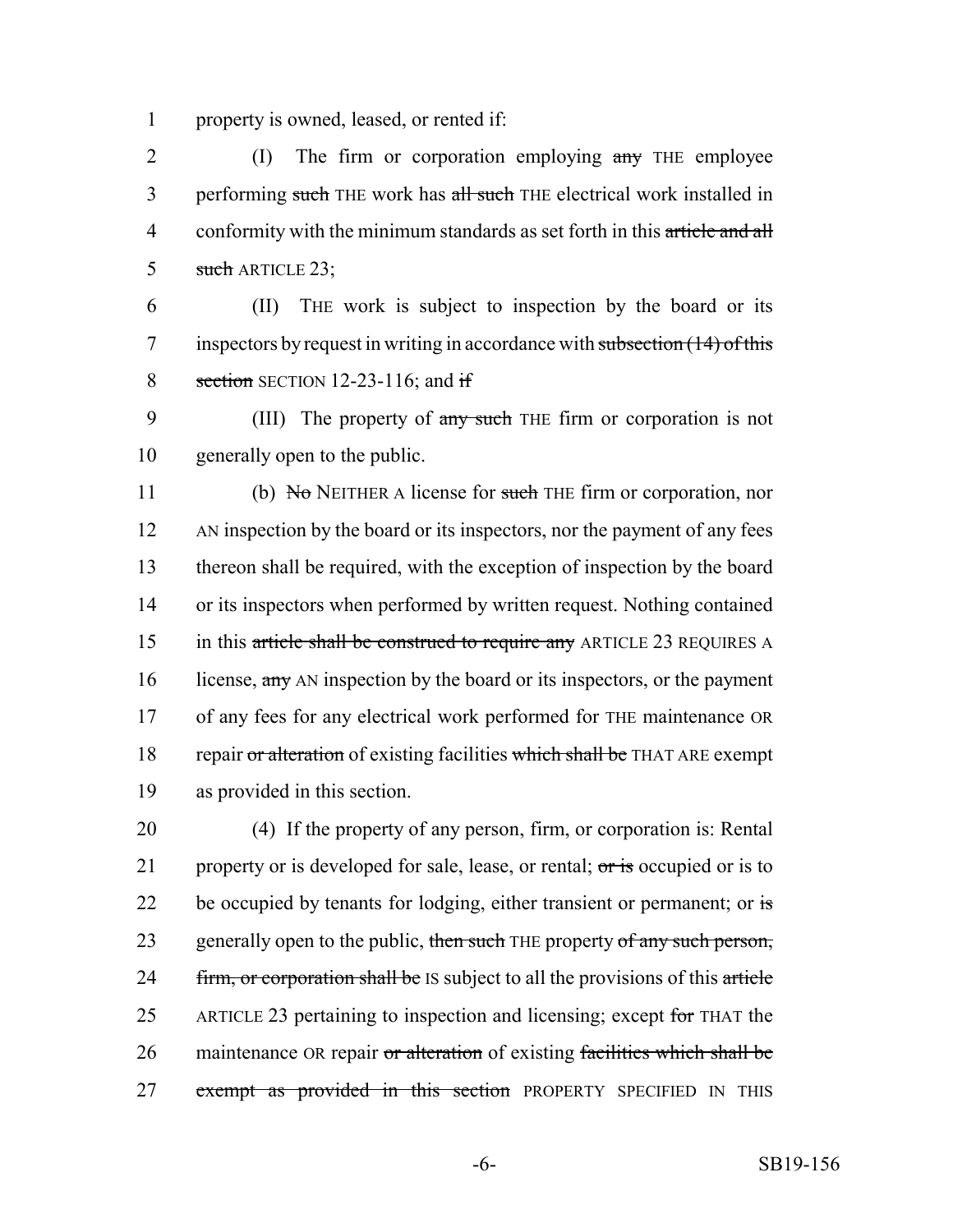1 SUBSECTION (4) IS NOT SUBJECT TO THIS ARTICLE 23.

 (14) Nothing in this article shall be construed to exempt any electrical work from inspection under the provisions of this article except 4 that which is specifically exempted in this article, and nothing in this article shall be construed to exempt any electrical work from inspection by the board or its inspectors upon order of the board or from any required corrections connected therewith. However, no fees or charges may be charged for any such inspection except as set forth in this article, unless request for inspection has been made to the board or its inspectors 10 in writing, in which case, unless otherwise covered in this article, the actual expenses of the board and its inspectors of the inspection involved 12 shall be charged by and be paid to the board. The board is directed to make available and mail minimum standards pertaining to specific 14 electrical installations on request and to charge a fee for the same, such fee not to exceed the actual cost involved, and in no case more than one dollar. Requests for copies of the national electrical code shall be filled 17 when available, costs thereof not to exceed the actual cost to the board. 18 (17) (a) The permit and inspection provisions of this article shall

ARTICLE 23 DO not apply to:

 (II) Load control devices for electrical hot water heaters that are owned, leased, or otherwise under the control of, and are operated by, an electric utility, and are on the load side of the single-family residential 23 meter, if such THE equipment was installed by a registered electrical contractor. The contractor will notify appropriate local authorities that the work has been completed in order that an inspection may be made at the 26 expense of the utility company. The applicable permit fee imposed by the 27 local authorities shall not exceed ten dollars.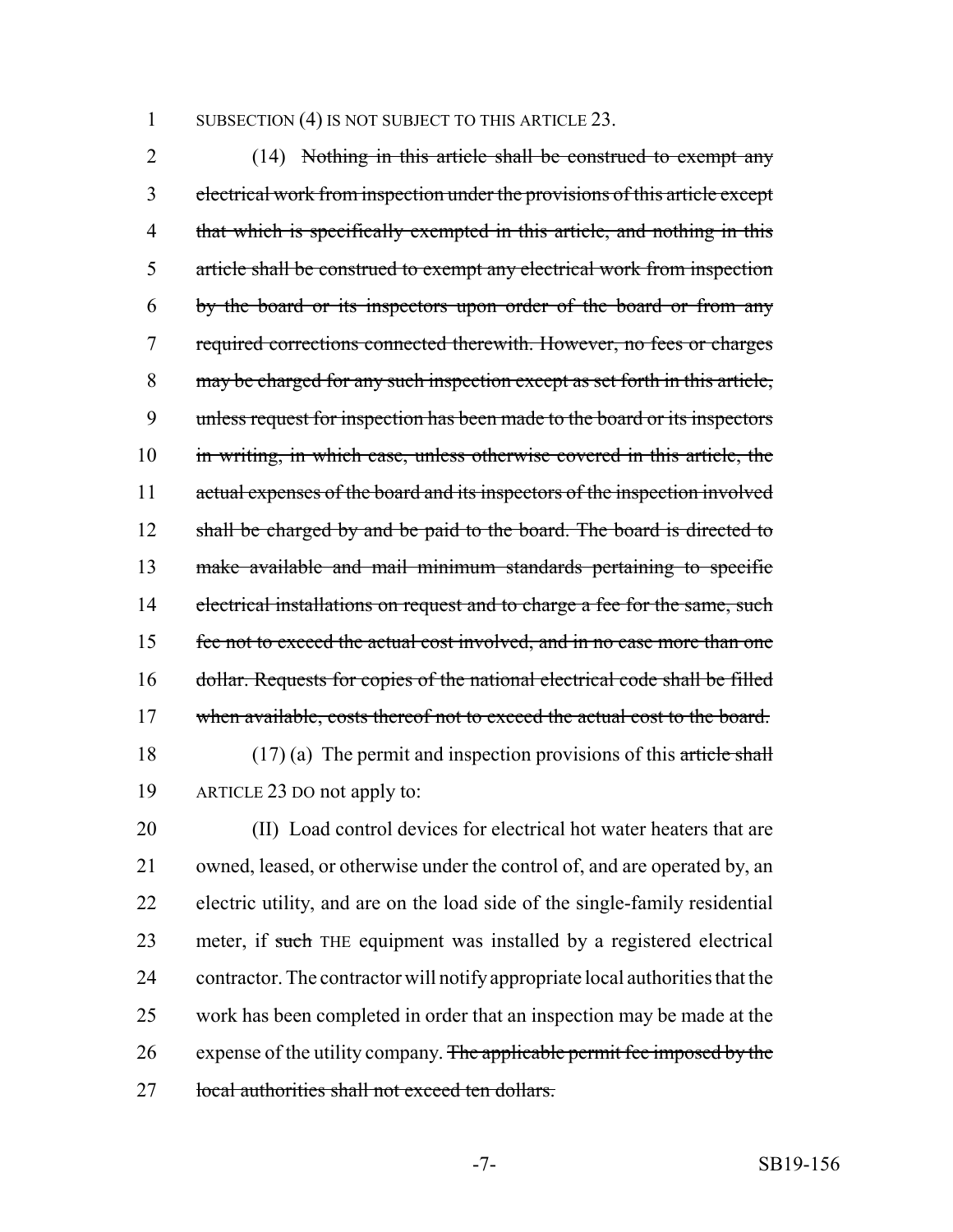(20) (a) EXCEPT TO THE EXTENT THAT A COMMUNICATION SYSTEM'S CABLES AND SYSTEMS UTILIZED FOR CONVEYING POWER ARE PART OF A BUILDING'S ELECTRICAL SYSTEM, nothing in this article ARTICLE 23 shall be construed to cover the installation, maintenance, repair, or alteration of communications systems, including:

 (I) Telephone and telegraph systems not exempted as utilities in subsection (1) of this section;

 (II) Radio and television receiving and transmitting equipment and stations; and

 (III) Antenna systems other than community antenna television systems beyond the terminals of the controllers.

 (b) Furthermore, The contractors performing any installation, 13 maintenance, repair, or alteration under this THE exemption or SPECIFIED 14 IN THIS SUBSECTION (20) AND their employees shall ARE not be covered 15 by the licensing requirements of this article ARTICLE 23.

 (25) NOTHING IN THIS ARTICLE 23 APPLIES TO THE INSTALLATION, MAINTENANCE, REPAIR, OR ALTERATION OF TRAFFIC SIGNALS OR REQUIRES LICENSURE FOR THAT WORK.

 **SECTION 8.** In Colorado Revised Statutes, 12-23-117, **amend** (2) as follows:

 **12-23-117. Permit fees.** (2) Because electrical inspections are 22 matters of statewide concern, the maximum fees, established annually, 23 chargeable for electrical inspections by any city, town, county, city and 24 county, or qualified state institution of higher education shall not be more 25 than fifteen percent above those provided for in this section, and no such 26 local government or qualified state institution of higher education shall impose or collect any other fee or charge related to electrical inspections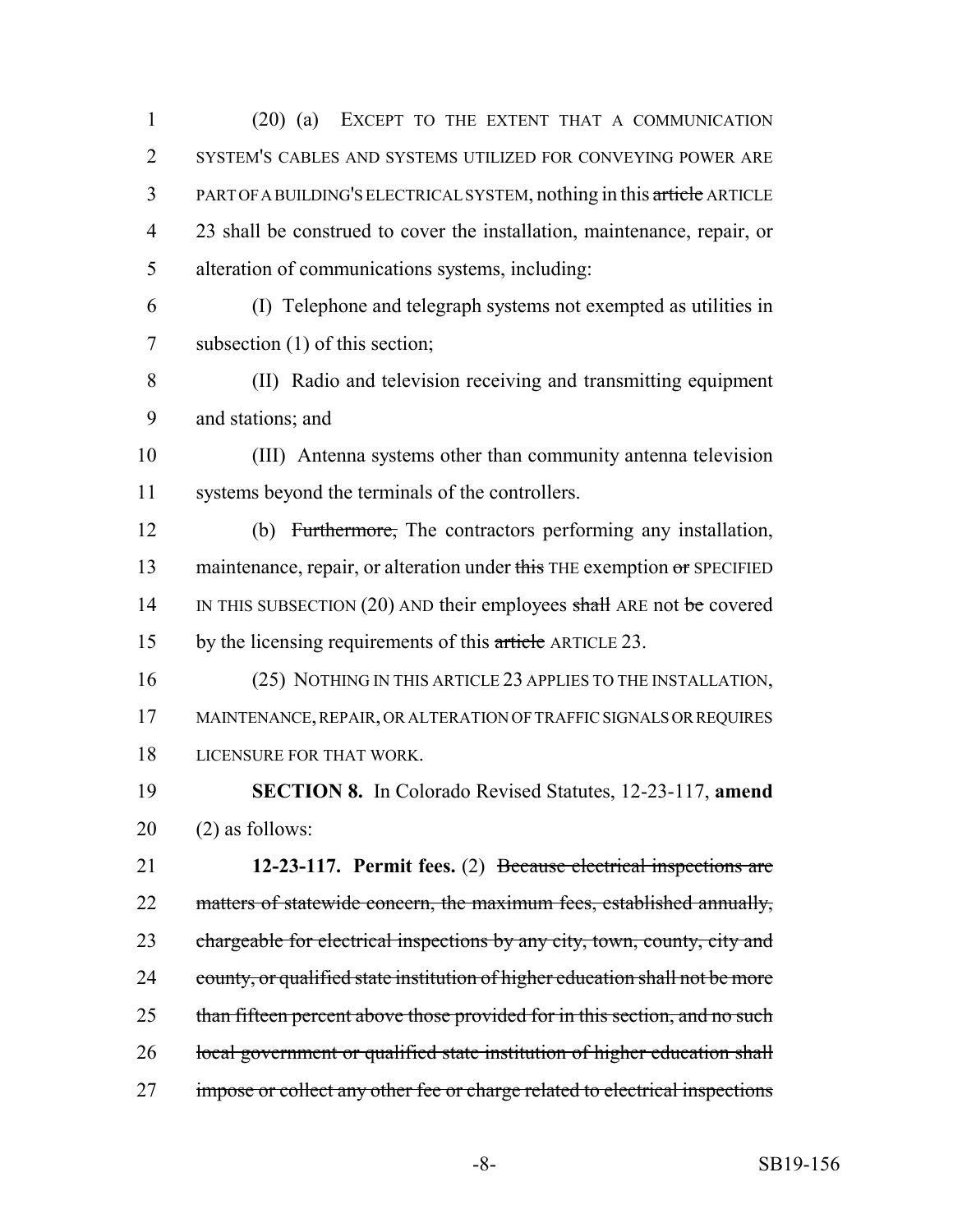1 or permits. A qualified state institution of higher education may choose 2 not to require fees as part of the permitting process. A documented permitting and inspection system must be instituted by Each qualified state institution of higher education SHALL INSTITUTE A DOCUMENTED PERMITTING AND INSPECTION SYSTEM as a tracking system that is available to the board for the purpose of investigating any alleged 7 violation of this article ARTICLE 23. The permitting and inspection system must include information specifying the project, the name of the inspector, the date of the inspection, the job site address, the scope of the project, the type of the inspection, the result of the inspection, the reason and applicable code sections for partially passed or failed inspections, and 12 the names of the contractors on the project who THAT are subject to inspection.

 **SECTION 9.** In Colorado Revised Statutes, 12-23-118, **amend** 15 (1) introductory portion and  $(1)(i)$  as follows:

 **12-23-118. Violations - citations - settlement agreements - hearings - fines.** (1) The board may deny, suspend, revoke, refuse to renew, or issue a letter of admonition in regard to any license or registration issued or applied for under the provisions of this article ARTICLE 23, may place a licensee or registrant on probation, or may issue a citation to a licensee, registrant, or applicant for licensure for any of the following reasons:

 (j) Failure of a master electrician who is charged with supervising all electrical work performed by a contractor pursuant to section 25 12-23-106 (5)(c) to adequately supervise such THE work or failure of any 26 licensee to adequately DIRECTLY supervise an apprentice who is working 27 at the trade pursuant to section 12-23-110.5;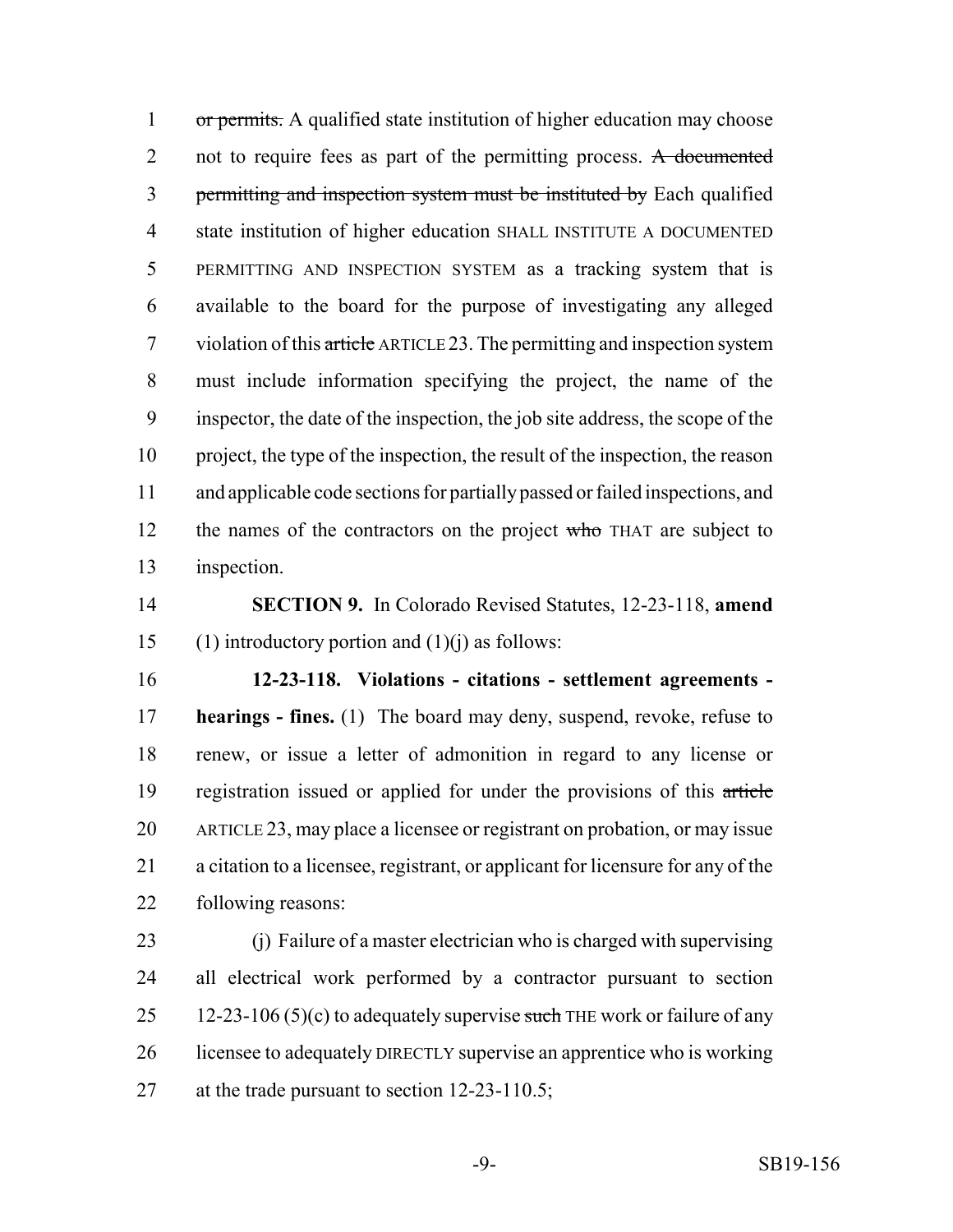- **SECTION 10.** In Colorado Revised Statutes, 12-115-103, **add as relocated by House Bill 19-1172** (2.5) and (12) as follows:
- **12-115-103. Definitions.** As used in this article 115, unless the context otherwise requires:
- (2.5) "DIRECT SUPERVISION" MEANS THAT THE SUPERVISING LICENSED MASTER ELECTRICIAN, JOURNEYMAN ELECTRICIAN, OR RESIDENTIAL WIREMAN IS PHYSICALLY PRESENT AT THE SAME PHYSICAL ADDRESS WHERE THE APPRENTICE IS WORKING.

 (12) "SUPERVISION" MEANS THE MANAGEMENT OF A PROJECT TO ENSURE THAT WORK ON THE PROJECT IS DONE CORRECTLY AND ACCORDING TO THE LAW.

 **SECTION 11.** In Colorado Revised Statutes, 12-115-104, **amend as relocated by House Bill 19-1172** (1) introductory portion as follows: **12-115-104. State electrical board.** (1) There is hereby 15 established a state electrical board, which shall consist CONSISTS of the 16 following nine members appointed by the governor, with the consent of 17 the senate, who shall MUST be residents of the state of Colorado. THE GOVERNOR SHALL STRONGLY CONSIDER APPOINTING AN ELECTRICIAN WHO WORKS PRIMARILY IN THE RESIDENTIAL SECTOR TO AT LEAST ONE OF THE FOUR SEATS ALLOTTED TO MASTER OR JOURNEYMAN ELECTRICIANS 21 PURSUANT TO SUBSECTION  $(1)(a)$  OR  $(1)(b)$  OF THIS SECTION. THE QUALIFICATIONS OF THE MEMBERS ARE AS FOLLOWS:

- **SECTION 12.** In Colorado Revised Statutes, **amend as relocated by House Bill 19-1172** 12-115-105 as follows:
- **12-115-105. Repeal of article.** This article 115 is repealed, 26 effective July 1, 2019 SEPTEMBER 1, 2032. Before the repeal, the state electrical board, including provisions relating to qualified state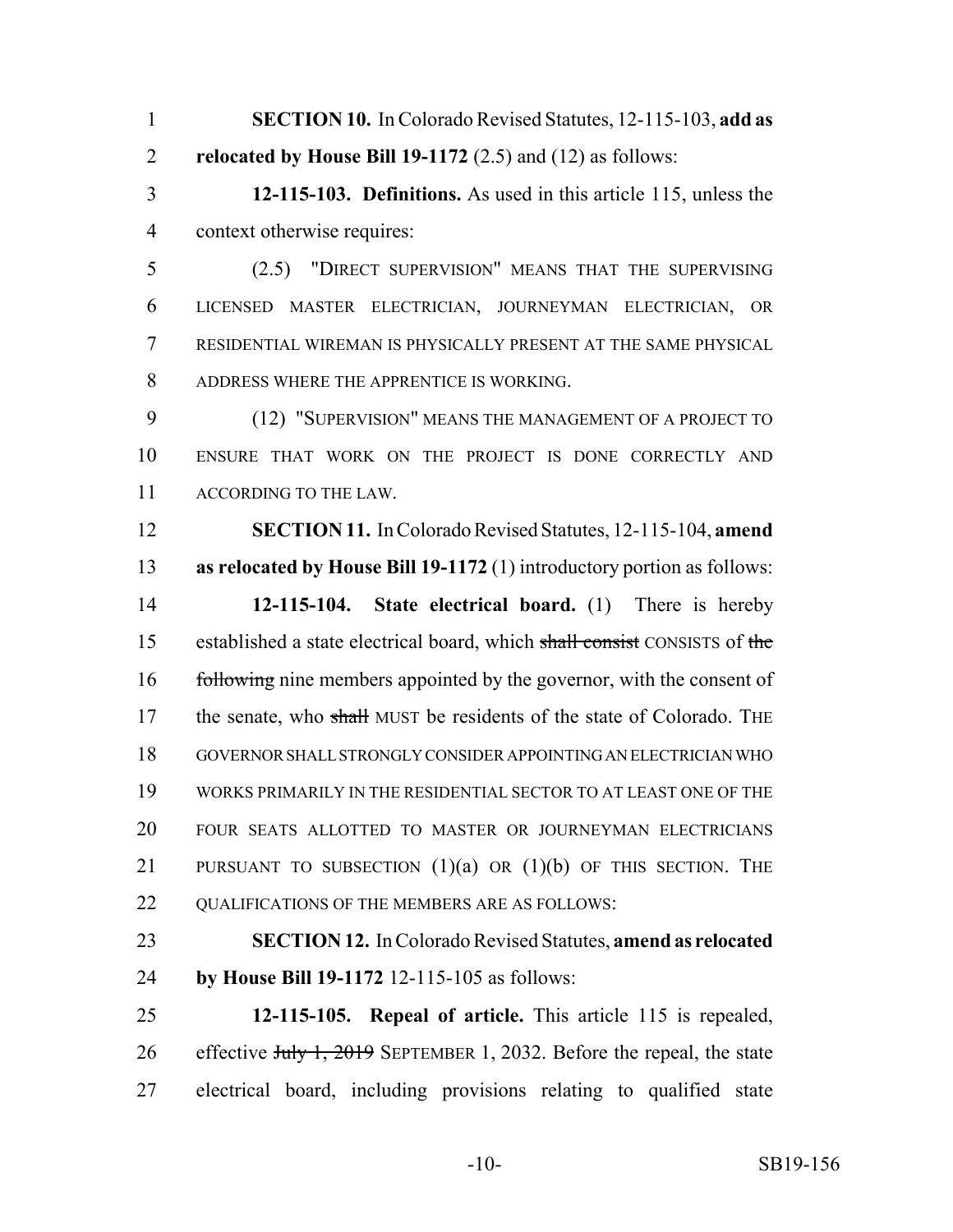institutions of higher education, is scheduled for review in accordance with section 24-34-104.

 **SECTION 13.** In Colorado Revised Statutes, 12-115-110, **amend as relocated by House Bill 19-1172** (1)(b) as follows:

 **12-115-110. License requirements - rules - continuing education.** (1) **Master electrician.** (b) Each applicant for a license as 7 a master electrician shall MUST file an application on forms prepared and furnished by the board, together with the application fee provided in section 12-115-117 (1). The board shall notify each applicant that the evidence submitted with the application is sufficient to qualify the 11 applicant to take the written examination FOR LICENSURE or that the 12 evidence is insufficient and the application is rejected. In the event that IF the application is rejected, the board shall set forth the reasons for the rejection in the notice to the applicant.

 **SECTION 14.** In Colorado Revised Statutes, 12-115-115, **amend as relocated by House Bill 19-1172** (1), (2), and (3)(b) as follows:

 **12-115-115. Apprentices - supervision - registration - discipline.** (1) Any person may work as an apprentice but shall not do any electrical wiring for the installation of electrical apparatus or equipment for light, heat, or power except under the DIRECT supervision 21 of a licensed electrician. The degree of supervision required shall be no 22 more than one A licensed electrician to SHALL NOT DIRECTLY supervise 23 no more than three apprentices at the  $\overline{A}$  job site.

24 (2) Any AN electrical contractor, journeyman electrician, master electrician, or residential wireman who is the employer or DIRECT 26 supervisor of any electrical apprentice working at the trade shall be IS responsible for the work performed by the apprentice. The board may take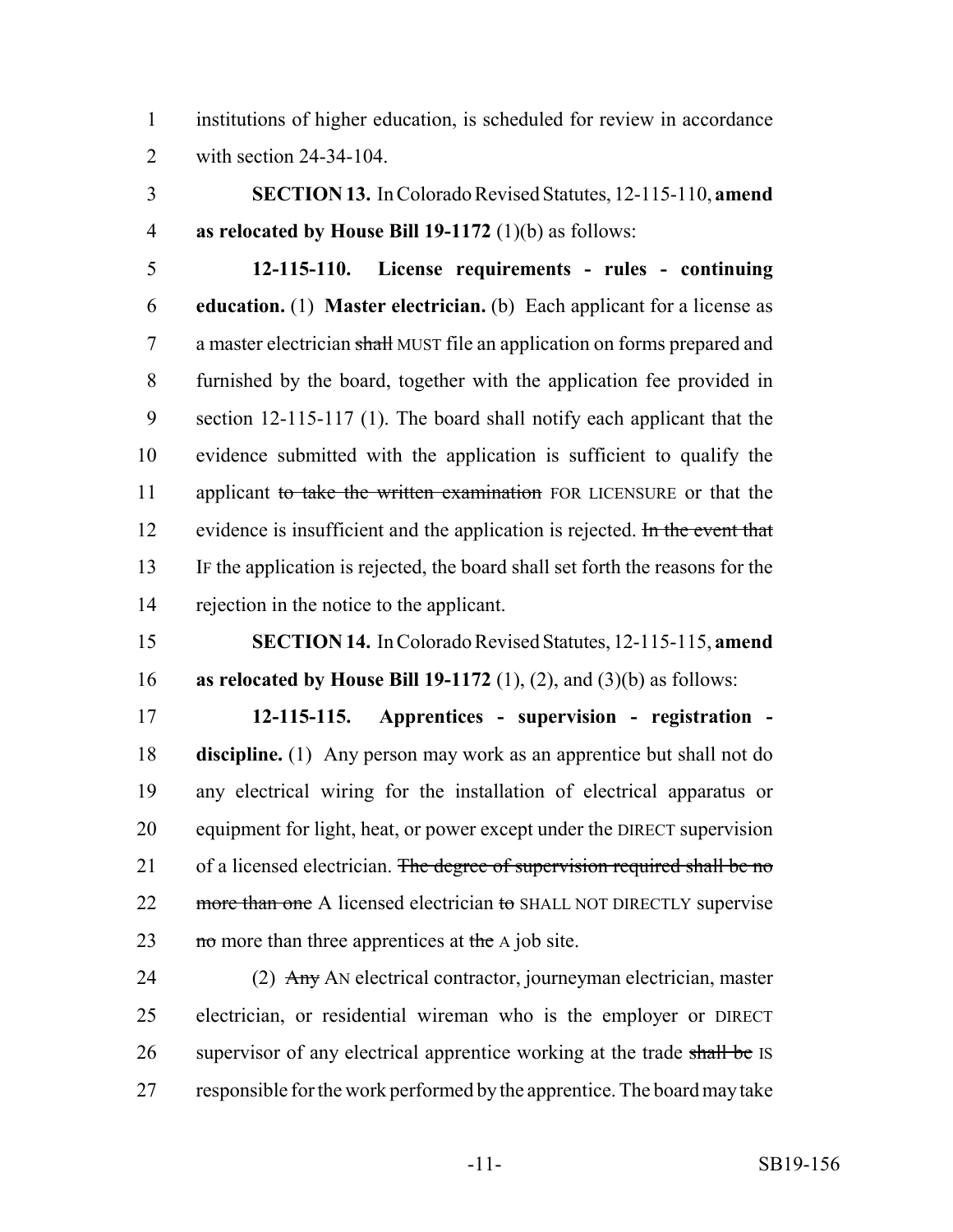1 disciplinary action against the contractor, electrician, or residential 2 wireman under the provisions of section 12-115-122 for any improper 3 work performed by an electrical apprentice working at the trade during 4 the time of his or her employment while EMPLOYED BY AND under the 5 DIRECT supervision of the THAT person. The registration of the apprentice 6 may also be subject to disciplinary action under the provisions of section 7 12-115-122.

8 (3) (b) The AN apprentice shall MUST be under the DIRECT 9 supervision of either a licensed electrician or a residential wireman as set 10 forth in subsection (1) of this section.

 **SECTION 15.** In Colorado Revised Statutes, 12-115-116, **amend as relocated by House Bill 19-1172** (3), (4), (14)(a) introductory portion, (14)(a)(II), and (15)(c); **repeal as relocated by House Bill 19-1172** (11); and **add as relocated by House Bill 19-1172** (16) as follows:

15 **12-115-116. Exemptions - definition.** (3) (a) Nothing in this 16 article 115 shall be construed to require any REQUIRES A regular employee 17 of any A firm or corporation to hold a license before doing any electrical 18 work on the property of the firm or corporation, whether or not the 19 property is owned, leased, or rented if:

20 (I) The firm or corporation employing any THE employee 21 performing the work has all such THE electrical work installed in 22 conformity with the minimum standards as set forth in this article 115;  $23$  and all such

24 (II) THE work is subject to inspection by the board or its 25 inspectors by request in writing in accordance with subsection  $(11)$  of this 26 section SECTION 12-115-120; and if

27 (III) The property of any such THE firm or corporation is not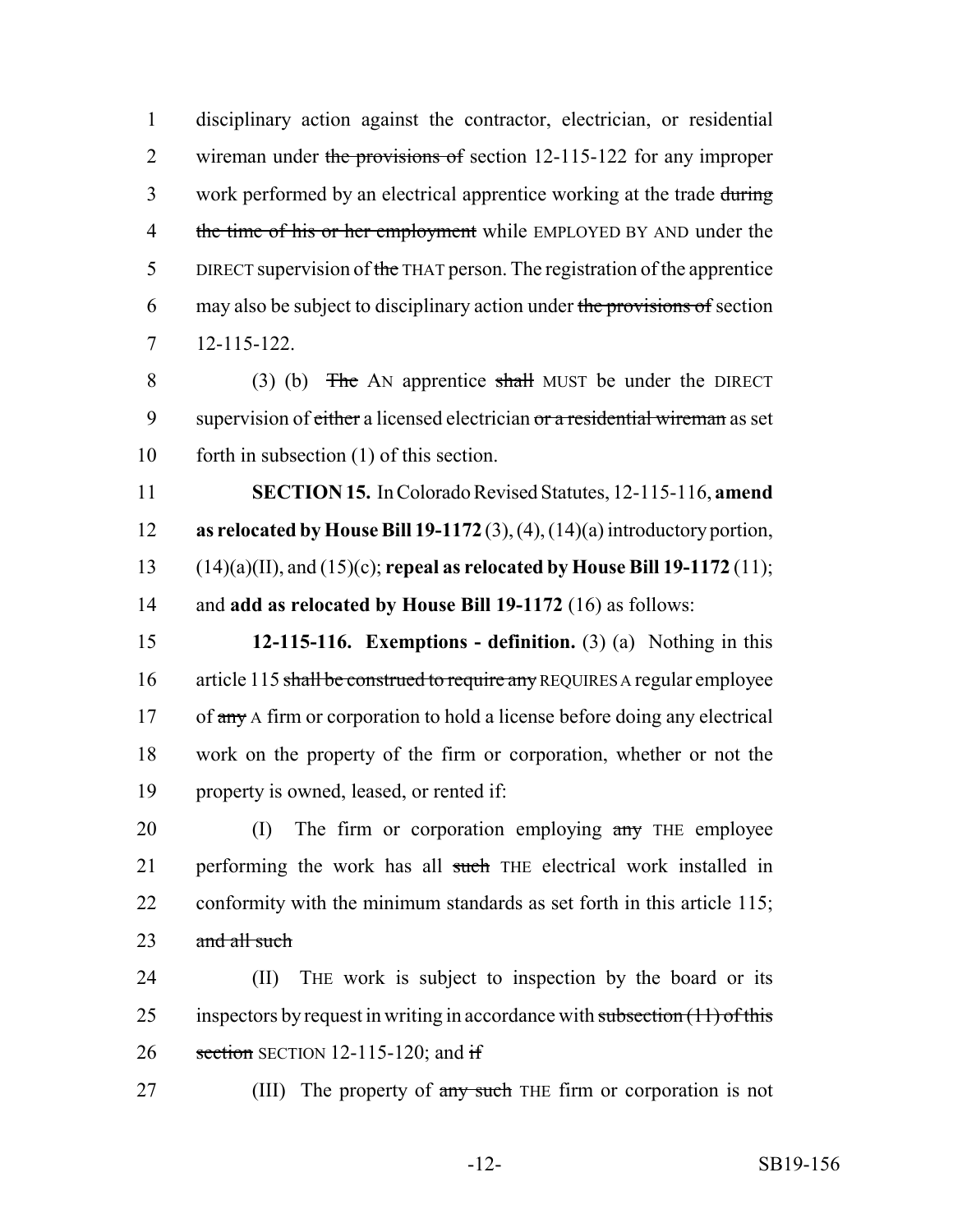1 generally open to the public.

2 (b)  $N_{\sigma}$  NEITHER A license for the firm or corporation, nor AN 3 inspection by the board or its inspectors, nor the payment of any fees 4 thereon shall be required, with the exception of inspection by the board 5 or its inspectors when performed by written request. Nothing contained 6 in this article 115 shall be construed to require any REQUIRES A license, 7 any AN inspection by the board or its inspectors, or the payment of any 8 fees for any electrical work performed for THE maintenance OR repair or 9 alteration of existing facilities which shall be THAT ARE exempt as 10 provided in this section.

11 (4) If the property of any person, firm, or corporation is: Rental 12 property or is developed for sale, lease, or rental, or is occupied or is to 13 be occupied by tenants for lodging, either transient or permanent; or is 14 generally open to the public, then the property of any such person, firm, 15 or corporation shall be IS subject to all the provisions of this article 115 16 pertaining to inspection and licensing; except for THAT the maintenance 17 OR repair or alteration of existing facilities, which shall be exempt as 18 provided in this section PROPERTY SPECIFIED IN THIS SUBSECTION (4) IS 19 NOT SUBJECT TO THIS ARTICLE 115.

20 (11) Nothing in this article 115 shall be construed to exempt any 21 electrical work from inspection under the provisions of this article 115 22 except that which is specifically exempted in this article 115, and nothing 23 in this article 115 shall be construed to exempt any electrical work from 24 inspection by the board or its inspectors upon order of the board or from 25 any required corrections connected therewith. However, no fees or 26 charges may be charged for any such inspection except as set forth in this 27 article 115, unless request for inspection has been made to the board or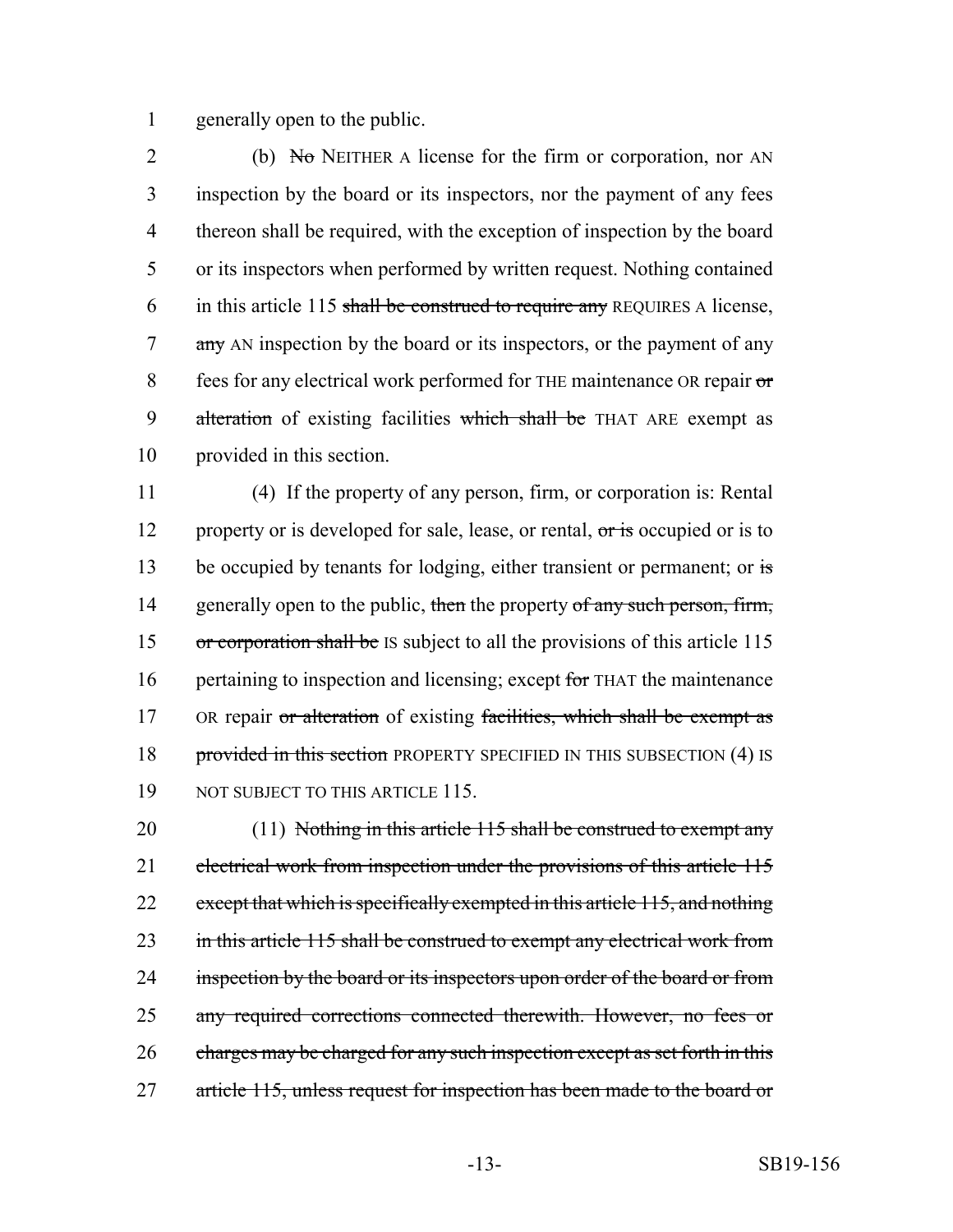its inspectors in writing, in which case, unless otherwise covered in this 2 article 115, the actual expenses of the board and its inspectors of the inspection involved shall be charged by and be paid to the board. The board is directed to make available and mail minimum standards pertaining to specific electrical installations on request and to charge a fee for the same, the fee not to exceed the actual cost involved, and in no case more than one dollar. Requests for copies of the national electrical code shall be filled when available, costs thereof not to exceed the actual cost to the board.

 (14) (a) The permit and inspection provisions of this article 115 11 shall bo not apply to:

 (II) Load control devices for electrical hot water heaters that are owned, leased, or otherwise under the control of, and are operated by, an electric utility, and are on the load side of the single-family residential meter, if the equipment was installed by a registered electrical contractor. The contractor will notify appropriate local authorities that the work has been completed in order that an inspection may be made at the expense 18 of the utility company. The applicable permit fee imposed by the local authorities shall not exceed ten dollars.

(15) Nothing in this article 115 shall be construed to:

21 (c) (I) EXCEPT TO THE EXTENT THAT A COMMUNICATION SYSTEM'S CABLES AND SYSTEMS UTILIZED FOR CONVEYING POWER ARE PART OF A BUILDING'S ELECTRICAL SYSTEM, cover the installation, maintenance, repair, or alteration of communications systems, including:

 (A) Telephone and telegraph systems not exempted as utilities in 26 subsection (1) of this section;

(B) Radio and television receiving and transmitting equipment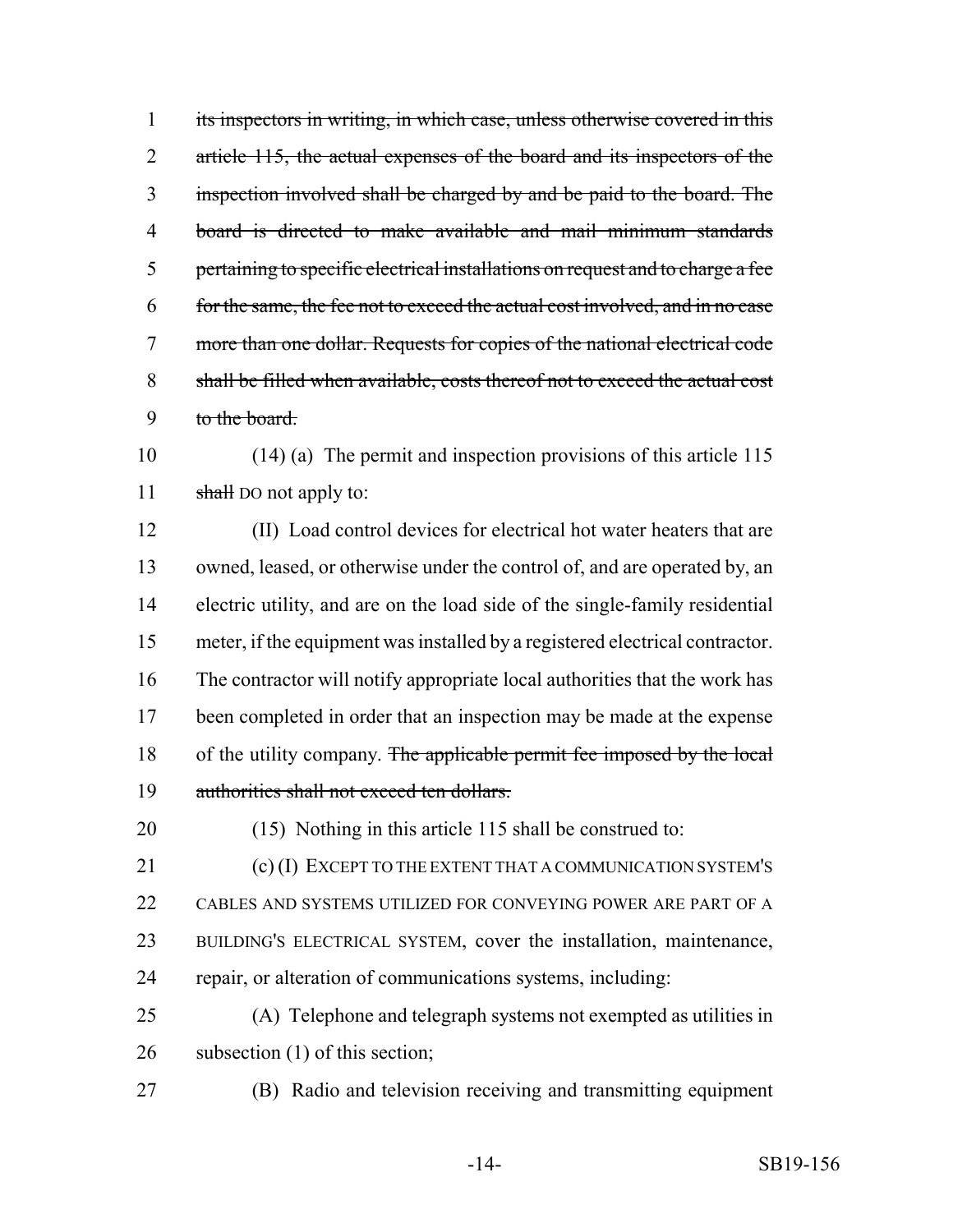1 and stations; and

2 (C) Antenna systems other than community antenna television 3 systems beyond the terminals of the controllers.

4 (II) Furthermore, The contractors performing any installation, 5 maintenance, repair, or alteration under this THE exemption  $\sigma$ r SPECIFIED 6 IN THIS SUBSECTION (15)(c) AND their employees shall ARE not be covered 7 by the licensing requirements of this article 115.

8 (16) NOTHING IN THIS ARTICLE 115 APPLIES TO THE INSTALLATION, 9 MAINTENANCE, REPAIR, OR ALTERATION OF TRAFFIC SIGNALS OR REQUIRES 10 LICENSURE FOR THAT WORK.

11 **SECTION 16.** In Colorado Revised Statutes, 12-115-121, **amend** 12 **as relocated by House Bill 19-1172** (2) as follows:

13 **12-115-121. Inspection fees.** (2) Because electrical inspections 14 are matters of statewide concern, the maximum fees, established annually, 15 chargeable for electrical inspections by any city, town, county, city and 16 county, or qualified state institution of higher education shall not be more 17 than fifteen percent above those provided for in this section, and no such 18 local government or qualified state institution of higher education shall 19 impose or collect any other fee or charge related to electrical inspections 20 or permits. A qualified state institution of higher education may choose 21 not to require fees as part of the permitting process. A documented 22 permitting and inspection system must be instituted by Each qualified 23 state institution of higher education SHALL INSTITUTE A DOCUMENTED 24 PERMITTING AND INSPECTION SYSTEM as a tracking system that is 25 available to the board for the purpose of investigating any alleged 26 violation of this article 115. The permitting and inspection system must 27 include information specifying the project, the name of the inspector, the